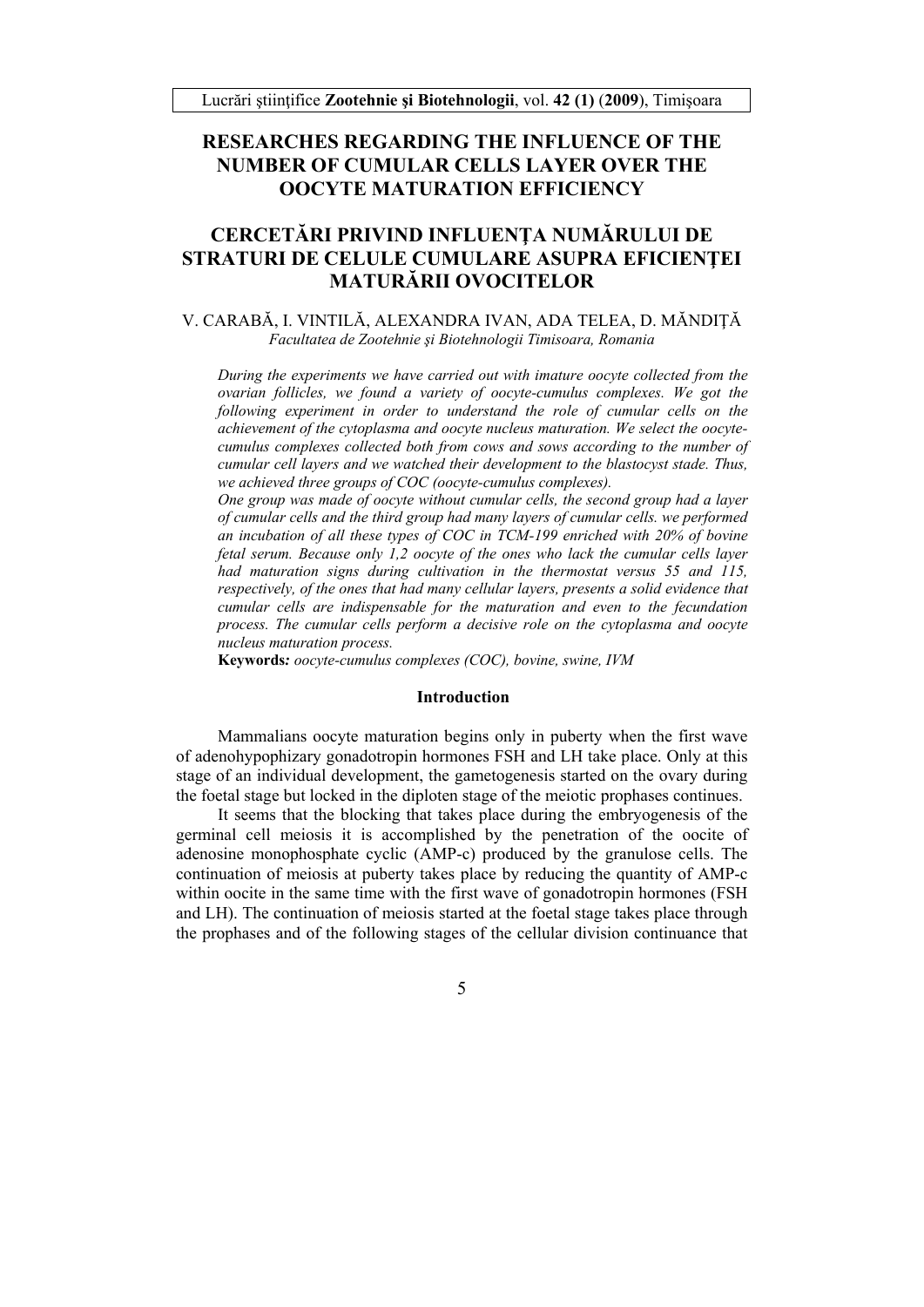end up by producing a secondary oocite and releasing of the first polar globe. This process starts by breaking the germinal vesicle and continues with deep transformation of the oocite nucleus and cytoplasm.

## **Materials and Methods**

The ovary we used for COC collection was sampled in the slaughterhouse from bovine and swine.

We punctured each ovarian follicle with a syringe needle (18G diameter) attached to a 10 ml syringe to acquire oocite-cumulus complexes.

The oocite-cumulus complexes recovered from the smaller (< 2mm) and larger (> 6mm) follicles were divided into three categories. Oocite without cumular cells, oocite with a single layer of cumular cell and cumular cell with many layers.

The estimation of maturation was performed subjectively after cumular cell expansion.

### **Results and Discussion**

Data acquired from the oocite-cumulus complexes collected from the cow and sow ovaries are exhibit in the table 1. It can be seen that the total number and the oocite percentage who show the fair signs of maturation as those oocite that became embryos and had their first cleavage.

Table 1

| Nr.<br>crt. | Oocite<br>group                                         | Nr.<br>COC | Bovine                             |               |                                                                    |       |            | Swine                              |               |                                                                 |               |
|-------------|---------------------------------------------------------|------------|------------------------------------|---------------|--------------------------------------------------------------------|-------|------------|------------------------------------|---------------|-----------------------------------------------------------------|---------------|
|             |                                                         |            | Oocite with<br>maturation<br>signs |               | Oocite who<br>became<br>embryos and<br>had their first<br>cleavage |       | Nr.<br>COC | Oocite with<br>maturation<br>signs |               | Oocite who<br>became embryos<br>and had their<br>first cleavage |               |
|             |                                                         |            | Nr.                                | $\frac{0}{0}$ | Nr.                                                                | $\%$  |            | Nr.                                | $\frac{0}{0}$ | Nr.                                                             | $\frac{0}{0}$ |
| 1.          | Oocite<br>without<br>cumulus<br>cells                   | 21         | 1                                  | 4.76          |                                                                    |       | 73         | $\overline{2}$                     | 2.73          |                                                                 |               |
| 2.          | Oocite with<br>a single<br>layer of<br>cumular<br>cells | 40         | 20                                 | 50            | 5                                                                  | 12.5  | 34         | 16                                 | 47.06         | $\mathbf{1}$                                                    | 2.94          |
| 3.          | Oocite with<br>many<br>layers of<br>cumular<br>cells    | 62         | 55                                 | 88.71         | 49                                                                 | 79.03 | 127        | 115                                | 90.55         | 12                                                              | 9.45          |

The influence of the cellular richness to the oocite maturation

6